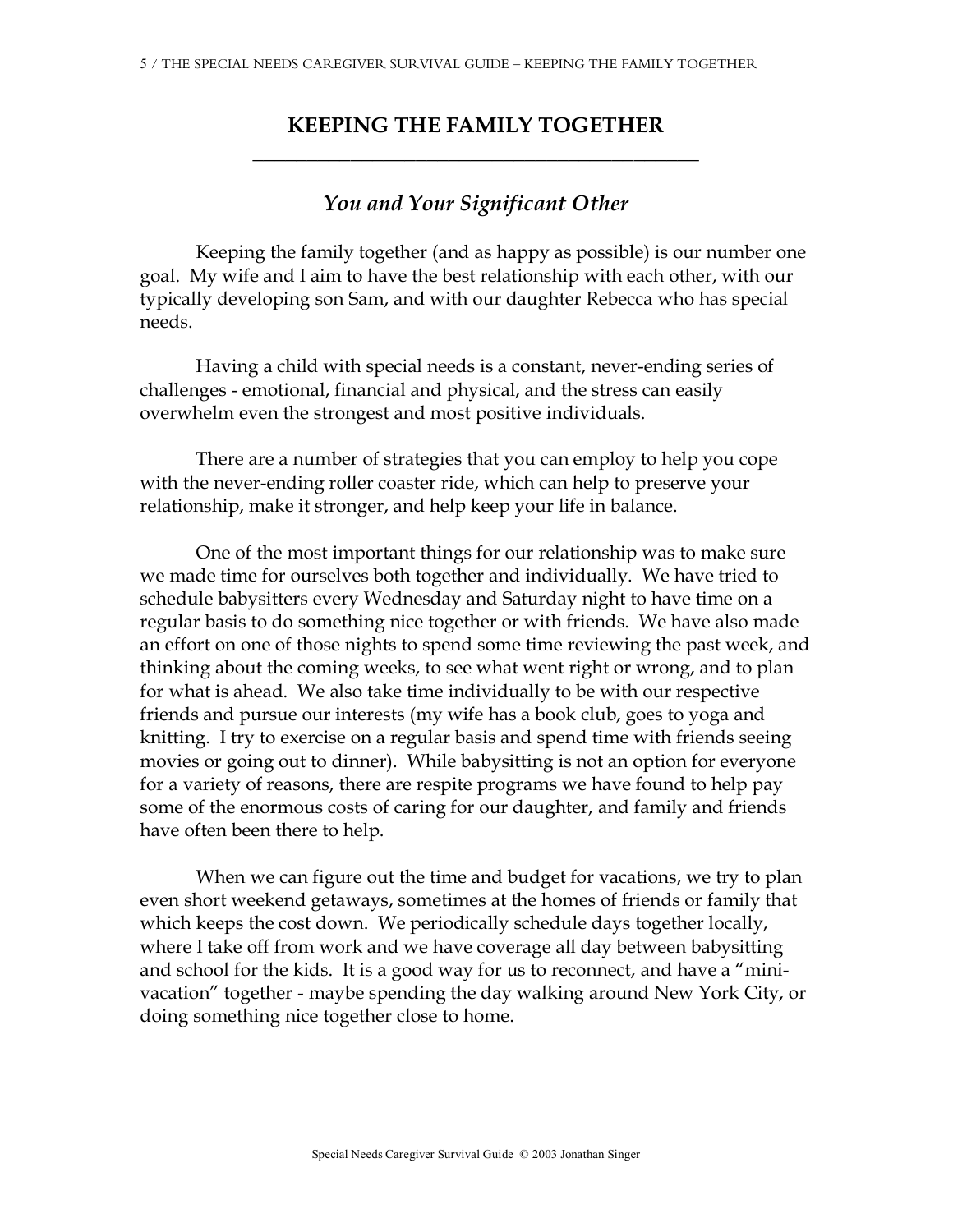We are fortunate that my mother and father-in-law live nearby. They have been a great help in allowing us to take vacations, and I have often taken the kids to visit them for the day to give my wife a well-deserved break.

Overall, good communication has been the key for us and, while things have not always gone so smoothly, we have been able to build on and strengthen our relationship by working together as a team. Most of the issues where we butt heads come down to differences in style. I like to jump out of bed first thing in the morning, generally have lots of energy, and am ready to hit the deck running. I also happen to be a bit messy in the way that I do things. My wife, on the other hand practically cannot speak for the first twenty minutes that she is awake, and especially until she has had a cup of coffee. And she is very neat and organized. After hearing about our mornings, someone made the suggestion that I get the morning routine started, including making a cup of coffee for her and breakfast for the kids, and then she get things finished like getting the kids dressed and ready for school (and cleaning up my messes).

## *Time With the Kids*

We try to schedule activities together as a family and spend time individually with each of our children but especially with Sam. We want Sam to know that he can have our undivided attention, and have special time with both of us, since Rebecca gets so much attention on a regular basis from us, babysitters and therapists. Since Rebecca spends so much time in school and with other professionals, we also make a concerted effort to plan to do things together.

We are very close to my brother's family, both as friends and geographically (they live only ten minutes away), and they manage to spend a good amount of time alone with Sam that gives him a lot of enjoyment.